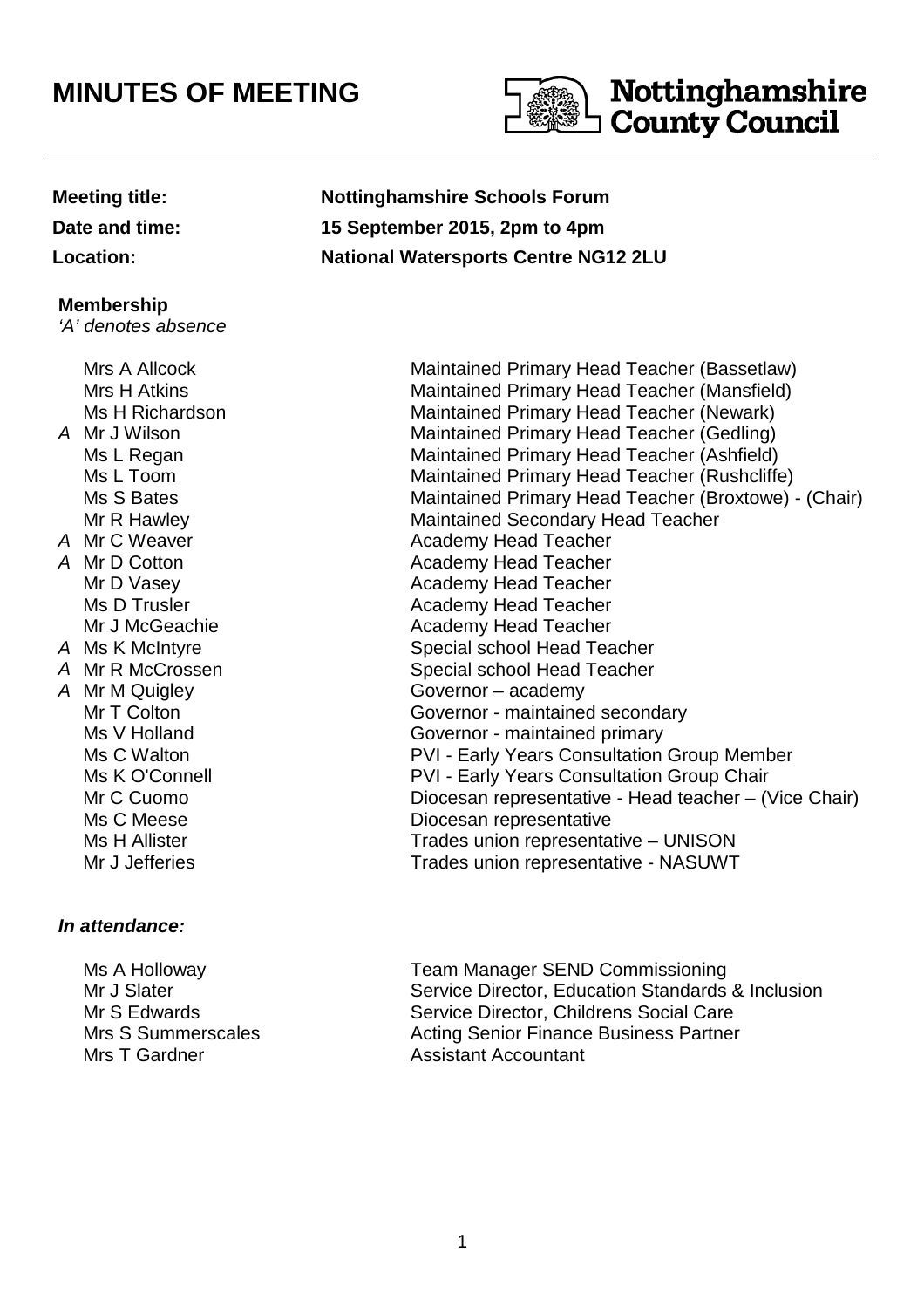|    |                                                                                                                                                                                                                                                                                                                                                                                                                                                        | <b>ACTION</b> |
|----|--------------------------------------------------------------------------------------------------------------------------------------------------------------------------------------------------------------------------------------------------------------------------------------------------------------------------------------------------------------------------------------------------------------------------------------------------------|---------------|
| 1. | <b>Welcome</b>                                                                                                                                                                                                                                                                                                                                                                                                                                         |               |
|    | John Slater welcomed the members to the Forum, and introductions were made.                                                                                                                                                                                                                                                                                                                                                                            |               |
| 2. | <b>Apologies for Absence</b>                                                                                                                                                                                                                                                                                                                                                                                                                           |               |
|    | Apologies were received from Julian Wilson, Mike Quigley and Craig Weaver.                                                                                                                                                                                                                                                                                                                                                                             |               |
|    | <b>Election of Chair and Vice Chair</b>                                                                                                                                                                                                                                                                                                                                                                                                                |               |
|    | Louise Regan nominated Carlo Cuomo as Chair, Chris Walton nominated Sally<br>Bates, Sally Bates thanked Chris Walton and explained as she was due to leave in<br>Summer 2016 it would be difficult to continue as Chair. No other nominations were<br>received.                                                                                                                                                                                        |               |
|    | Votes for<br>Abstentions<br>Votes against                                                                                                                                                                                                                                                                                                                                                                                                              |               |
|    | 14<br>0<br>$\Omega$                                                                                                                                                                                                                                                                                                                                                                                                                                    |               |
|    | Chris Walton proposed that Sally Bates be elected as Vice Chair; this was seconded<br>by Karen O'Connell and Louise Regan.<br>Carlo Cuomo was elected Chair and Sally Bates Vice Chair                                                                                                                                                                                                                                                                 |               |
| 3. | Minutes of the Previous Meetings $-4$ <sup>th</sup> June 2015                                                                                                                                                                                                                                                                                                                                                                                          |               |
|    | <b>Matters arising</b><br><b>4d Trade Union</b><br>The working party have agreed the TU protocol and pro-formas and these will be<br>circulated to all forum members. It was agreed they will be sent out with the papers<br>for the next planned meeting 22 <sup>nd</sup> October 2015.                                                                                                                                                               |               |
|    | 4f Review of Early Years Funding Arrangements<br>Chris Walton requested an update on the EFA disapplication request. Sue<br>Summerscales explained that the July deadline had been missed and due to the<br>summer recess, the request would now be considered by the secretary of state in<br>September 2015. On 30 <sup>th</sup> September Nottinghamshire County Council had the<br>disapplication request approved and this has been communicated. |               |
|    | 4i Cost Recovery Mechanism (CRM) Audit<br>Helen Atkins – feeling among the partnerships that more money is been recovered<br>Louise Regan – a more in-depth lengthy discussion is required around this subject<br>and suggested it be an agenda item at the next ordinary meeting.<br>Alison Holloway informed the group that Charles Savage was doing a detailed piece<br>of work around CRM and when finished would be happy to share.               | <b>RM</b>     |
|    | Dick Vasey asked if the CRM had been a dis-incentive to schools to exclude pupils<br>and would welcome this information<br>Carlo Cuomo suggested this item be bought back to the December meeting.                                                                                                                                                                                                                                                     |               |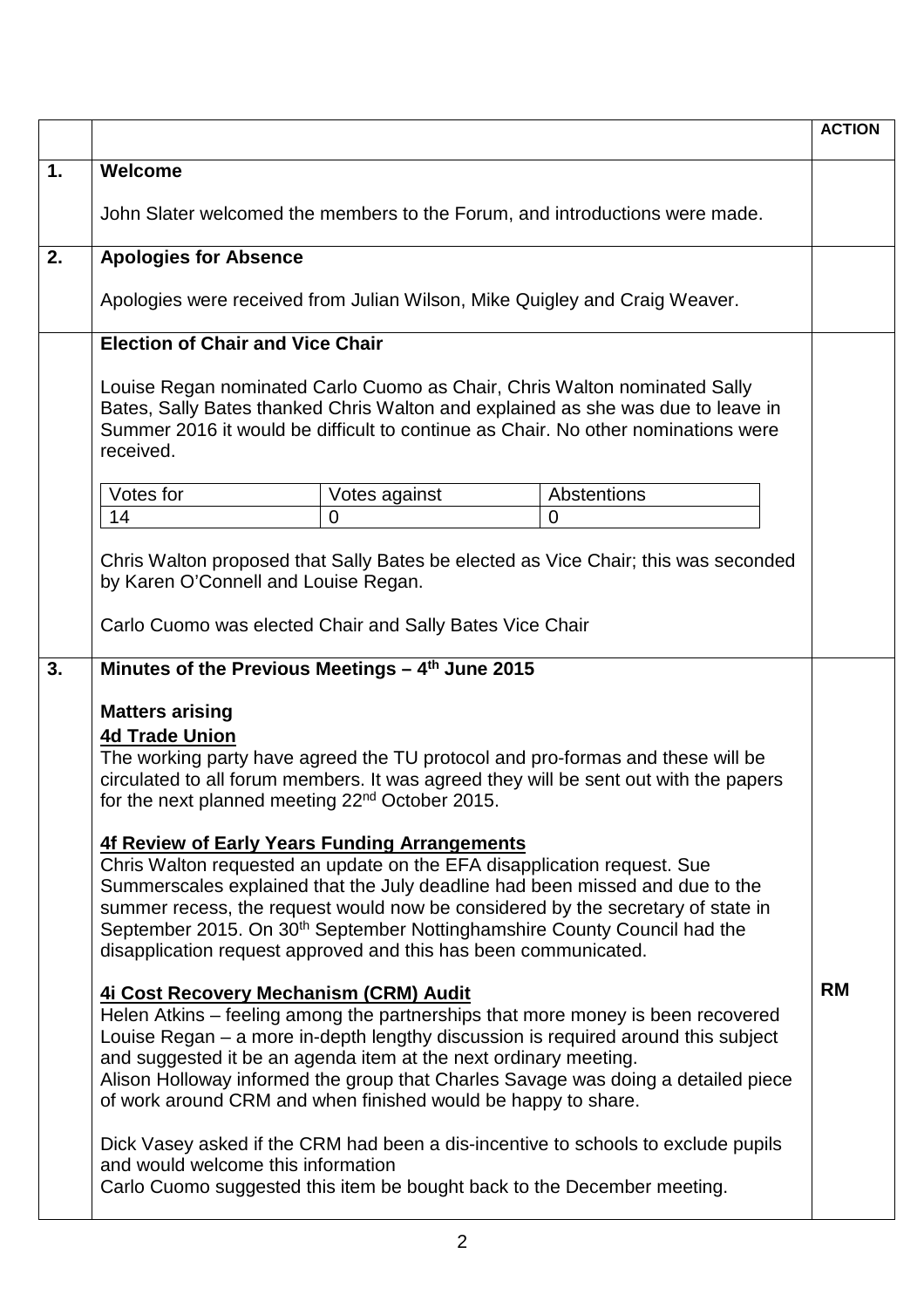|                                                                                                                                                                                                                                                                                                                                                                                                     | 6a. Tackling Emerging Threats to Children                             |                                                                                                                                                                                                                                                                                                                                              |  |  |  |
|-----------------------------------------------------------------------------------------------------------------------------------------------------------------------------------------------------------------------------------------------------------------------------------------------------------------------------------------------------------------------------------------------------|-----------------------------------------------------------------------|----------------------------------------------------------------------------------------------------------------------------------------------------------------------------------------------------------------------------------------------------------------------------------------------------------------------------------------------|--|--|--|
| Steve Edwards presented the paper                                                                                                                                                                                                                                                                                                                                                                   |                                                                       |                                                                                                                                                                                                                                                                                                                                              |  |  |  |
| Helen Atkins asked if the support to schools would be free, Steve Edwards confirmed<br>it would be.                                                                                                                                                                                                                                                                                                 |                                                                       |                                                                                                                                                                                                                                                                                                                                              |  |  |  |
| A request was made from Steve Edwards that if anyone on the forum or a member of<br>their staff would like to be involved to contact him, the commitment would be a<br>meeting every 1/2 term.                                                                                                                                                                                                      |                                                                       |                                                                                                                                                                                                                                                                                                                                              |  |  |  |
| Tony Colton – would like this message and the workings be spread to all governors<br>as there was a concern governors were not aware of this project.                                                                                                                                                                                                                                               |                                                                       |                                                                                                                                                                                                                                                                                                                                              |  |  |  |
| Hazel Allister asked if the universal support offer would also cover support staff. It<br>was confirmed training and support would be given to the appropriate staff, rather<br>than specifically teacher or support.                                                                                                                                                                               |                                                                       |                                                                                                                                                                                                                                                                                                                                              |  |  |  |
| <b>RECOMMENDATION/S</b>                                                                                                                                                                                                                                                                                                                                                                             |                                                                       |                                                                                                                                                                                                                                                                                                                                              |  |  |  |
| 1. The Schools Forum approve the use of the three-year temporary funding of<br>£1.2m from the Schools Budget Reserve, in relation to the Universal, Targeted<br>and Specialist support offers detailed in this report                                                                                                                                                                               |                                                                       |                                                                                                                                                                                                                                                                                                                                              |  |  |  |
| 2. The Schools Forum identify the regularity by which detail and progress from the<br>four workstreams is to be reported                                                                                                                                                                                                                                                                            |                                                                       |                                                                                                                                                                                                                                                                                                                                              |  |  |  |
| Votes for                                                                                                                                                                                                                                                                                                                                                                                           | Votes against                                                         | Abstentions                                                                                                                                                                                                                                                                                                                                  |  |  |  |
| 14                                                                                                                                                                                                                                                                                                                                                                                                  | $\overline{0}$                                                        | $\mathbf 0$                                                                                                                                                                                                                                                                                                                                  |  |  |  |
|                                                                                                                                                                                                                                                                                                                                                                                                     | The Schools Forum approved point 1 however point 2 was not discussed. | 5. Correspondence item - Allocation of Fairer Schools Funding (MFL)                                                                                                                                                                                                                                                                          |  |  |  |
| James McGeachie was concerned over the per pupil amount between the worst and<br>best funded schools and asked if the extra £0.9m received from the DfE could be<br>targeted differently and given to the lowest funded schools.<br>Sue Summerscales advised it would be difficult to target the funding to specific<br>schools as funding to schools would need to go through the funding formula. |                                                                       |                                                                                                                                                                                                                                                                                                                                              |  |  |  |
|                                                                                                                                                                                                                                                                                                                                                                                                     |                                                                       |                                                                                                                                                                                                                                                                                                                                              |  |  |  |
| referring to secondary schools.                                                                                                                                                                                                                                                                                                                                                                     |                                                                       | It was established this issue has come about following correspondence from Andrew<br>George. Louise Regan asked if the forum members could have a copy of the letter as<br>they would not be able to take any decision without this, and asked if this was only                                                                              |  |  |  |
| same discussion.                                                                                                                                                                                                                                                                                                                                                                                    |                                                                       | James McGeachie advised the correspondence was not in a form of a letter but as<br>an email from Andrew George requesting the matter regards the current funding gap<br>which exists between schools be raised at forum. The email was specifically regards<br>secondary schools, however primary schools in West Bridgford had also had the |  |  |  |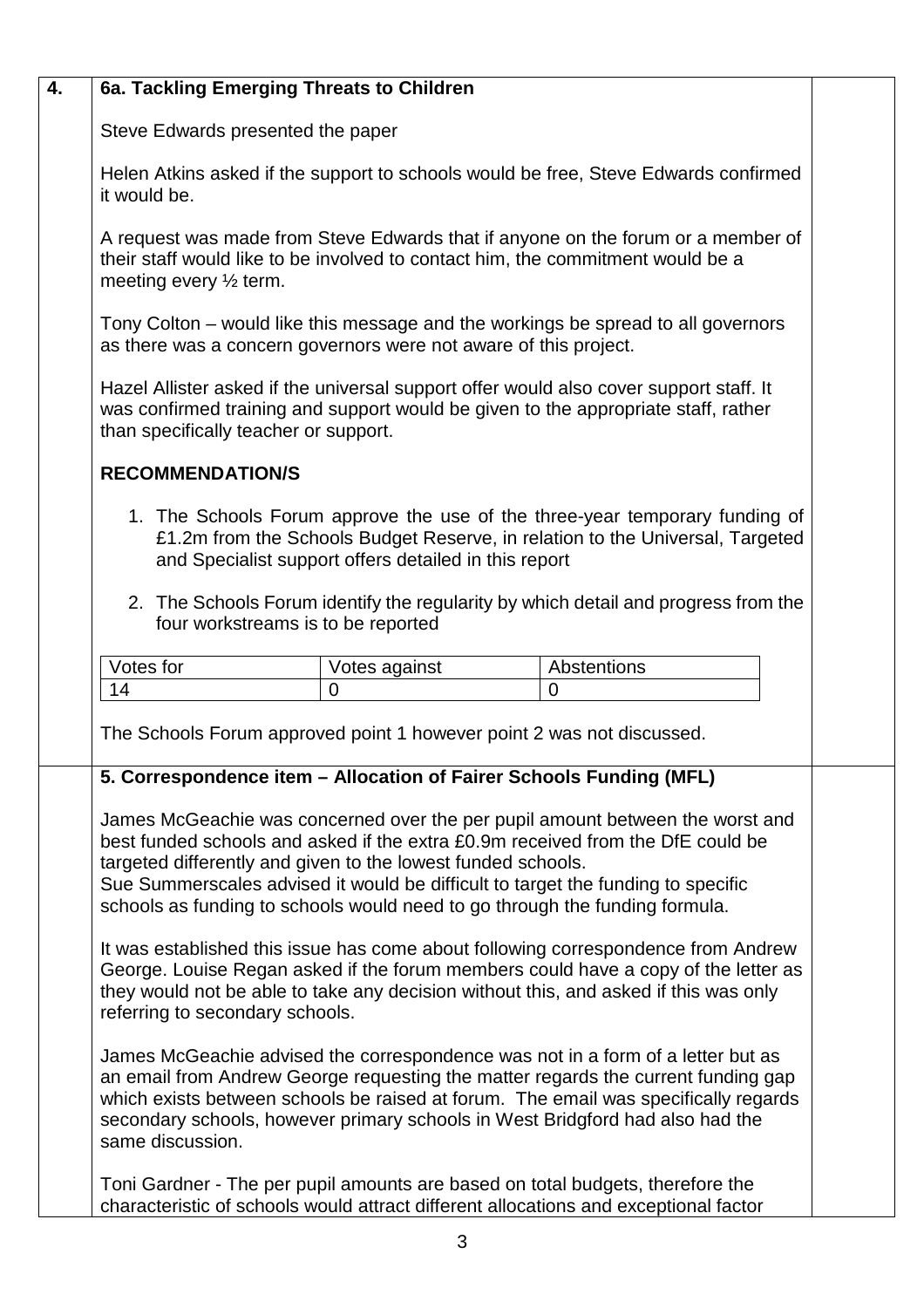| such as joint use, split site and the minimum funding guarantee (MFG) which are not<br>received by all schools would have an impact.                                                                                                                                                                                                                                                                                      |           |
|---------------------------------------------------------------------------------------------------------------------------------------------------------------------------------------------------------------------------------------------------------------------------------------------------------------------------------------------------------------------------------------------------------------------------|-----------|
| A request was made to bring this back to the forum so that members can understand<br>Individual school allocations, and to establish where the differences occur. It was<br>agreed this would come back to the forum in October.                                                                                                                                                                                          | <b>TG</b> |
| 6b. Local Funding Formula 2016-17 Consultation                                                                                                                                                                                                                                                                                                                                                                            |           |
| Sue Summerscales presented the papers and outlined the proposed changes to be<br>consulted on and the inclusion for first time of the Early Years Single Funding<br>Formula.                                                                                                                                                                                                                                              |           |
| <b>Early Years Single Funding Formula.</b>                                                                                                                                                                                                                                                                                                                                                                                |           |
| The forum were advised that if no increase was received from the DfE the only 2<br>other avenues to fund the early years increase would be from the other notional<br>blocks or reserves. It was agreed it would be funded from reserves on the<br>understanding this was temporary, for 2016-17 only the allocation would have to be<br>looked at again on an annual basis as funding from reserves was not sustainable. |           |
| Chris Walton – this increase was being agreed for one year only and proposed that<br>the hourly rate should be £4 (PVI rate) Karen O'Connell second this proposal.                                                                                                                                                                                                                                                        |           |
| Sue Summerscales – re-confirmed the rate consulted on was for 2016-17 only.<br>Louise Regan asked if the consultation documents make it clear the funding was<br>being taken from reserves - it was confirmed that this was clear.                                                                                                                                                                                        |           |
| Louise Regan made a request that the format of the rate be consistent throughout<br>the document and suggested we quote the annual rate.                                                                                                                                                                                                                                                                                  |           |
| James McGeachie asked where the increase in the primary lump sum would be<br>coming from. The forum was advised as the primary / secondary ratio was to remain<br>the same then the cost would be absorbed by the primary sector.                                                                                                                                                                                         |           |
| Dick Vasey asked why only the primary lump sum was being considered and who<br>had suggested the increase. John Slater explained the history behind the original<br>allocation for the lump sum which was to cover the cost of a Head teacher, admin<br>support and caretaker, that in 2015-16 there was pressure to consult and increase<br>the lump sum and that this pressure remains.                                 |           |
| Dick Vasey – Is there an option not to increase lump sum<br>Ly Toom – important this question be part of the consultation<br>Sally Bates requested that for the primary lump sum question we should specify that<br>only primary sector answer this.                                                                                                                                                                      |           |
| James McGeachie asked what the correct avenue was to request a question be<br>incorporated into the consultation document. Carlo Cuomo advised they can make a<br>recommendation through the forum, Sally Bates advised the lump sum question is<br>due to difficulties being faced by small schools and it has been an ongoing pressure.                                                                                 |           |
|                                                                                                                                                                                                                                                                                                                                                                                                                           |           |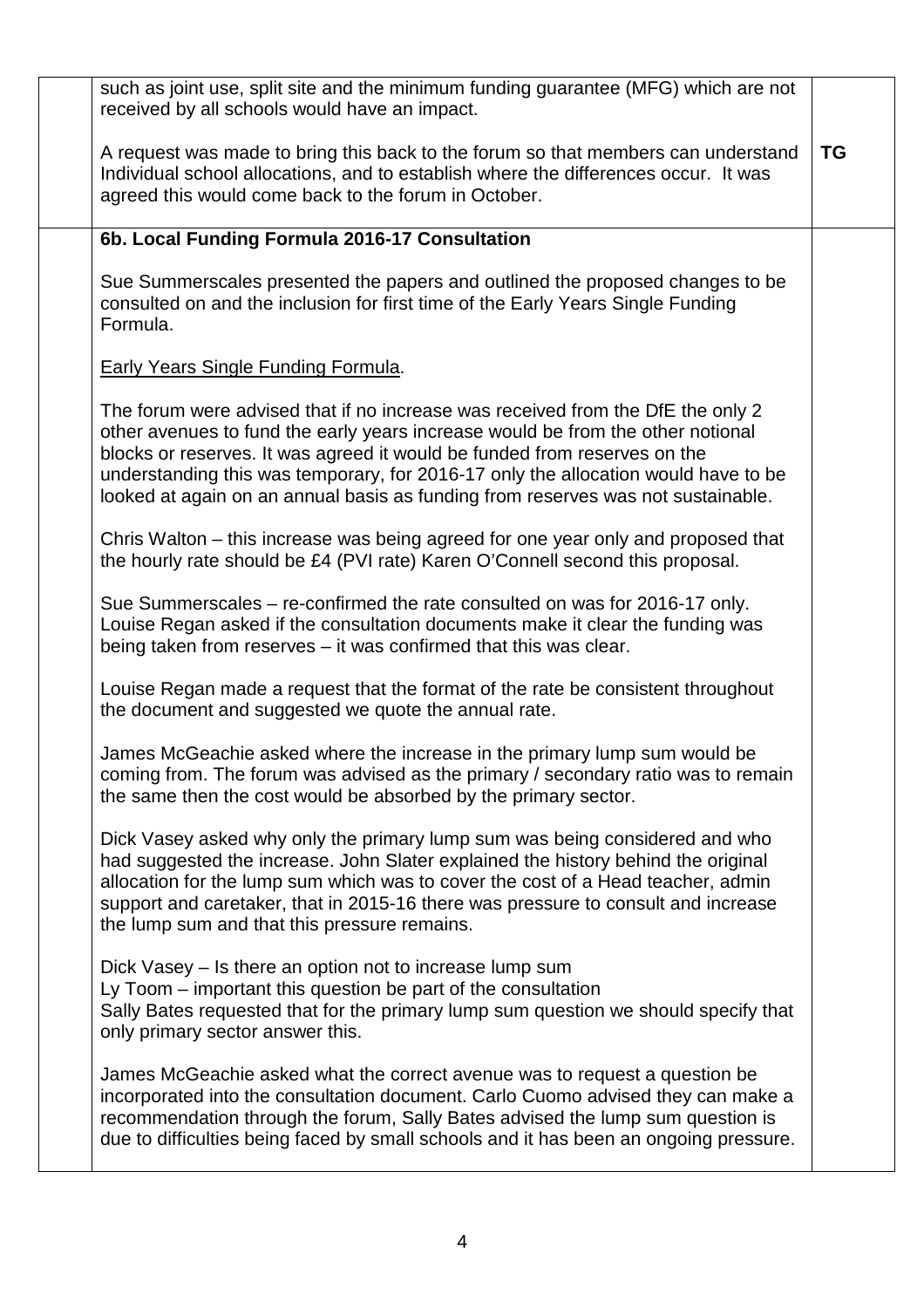|    | Adrienne Allcock – could we split and have two separate consultation. Sue               |  |
|----|-----------------------------------------------------------------------------------------|--|
|    | Summerscales explained as the Early Years section would also impact schools,            |  |
|    | schools would have to complete both and this could cause confusion.                     |  |
|    |                                                                                         |  |
|    | The consultation was accepted with amendments                                           |  |
|    |                                                                                         |  |
|    | 6c. SEMH Pilot Response                                                                 |  |
|    |                                                                                         |  |
|    | John Slater presented the paper, and explained that the pilot was not what we were      |  |
|    | looking for and this was being wound down. The work had be carried out in haste         |  |
|    | and apologised to the forum in the way it had been carried out. They would continue     |  |
|    | to work with Gedling and other partnerships more closely.                               |  |
|    |                                                                                         |  |
|    | Louise Regan queried amount would be £193,000 if HLN was at level 3, and as             |  |
|    | there was not many pupils at this level where had this figure been taken from.          |  |
|    |                                                                                         |  |
|    | Helen Atkins thanked John Slater for the apology but the pilot had not been a           |  |
|    | success and had not fulfilled what it was intended to do, it had been mis-managed,      |  |
|    | there was no minutes, no paper trail and that this was not acceptable. John Slater      |  |
|    | advised there had been no deliberate wrong doing or mis-spending of funds and           |  |
|    | children outcome pilot or other projects would not be carried out in this manner again. |  |
|    | Helen Atkins wanted to thank Matt Rooney for all his work.                              |  |
|    |                                                                                         |  |
|    | 6e. Schools Future Cost Pressures                                                       |  |
|    |                                                                                         |  |
|    | It was agreed that due to time this paper would be postponed and discussed at the       |  |
|    | December 2015 meeting.                                                                  |  |
|    | 6d. SEND Budget for Families of Schools Underspend 2014-15                              |  |
|    |                                                                                         |  |
|    | Alison Holloway presented the paper. The report was noted by the forum                  |  |
|    |                                                                                         |  |
|    |                                                                                         |  |
|    | 6f. Changes to Constitution for Attendance                                              |  |
|    |                                                                                         |  |
|    | Sue Summerscales presented the paper.                                                   |  |
|    |                                                                                         |  |
|    | Dick Vasey – asked who he was representing as this was not clear.                       |  |
|    |                                                                                         |  |
|    | <b>RECOMMENDATION/S</b>                                                                 |  |
|    |                                                                                         |  |
|    | That the Schools Forum note the contents of this report and consider making an          |  |
|    | amendment to the constitution to reflect attendance requirements for members as         |  |
|    | they see appropriate.                                                                   |  |
|    | School forum members agreed a person is disqualified from being a member if they        |  |
|    | are absent for three meetings without a satisfactory explanation or without sending a   |  |
|    | substitute.                                                                             |  |
|    |                                                                                         |  |
| 5. | <b>Any Other Business</b>                                                               |  |
|    |                                                                                         |  |
|    | There was no other business                                                             |  |
|    |                                                                                         |  |